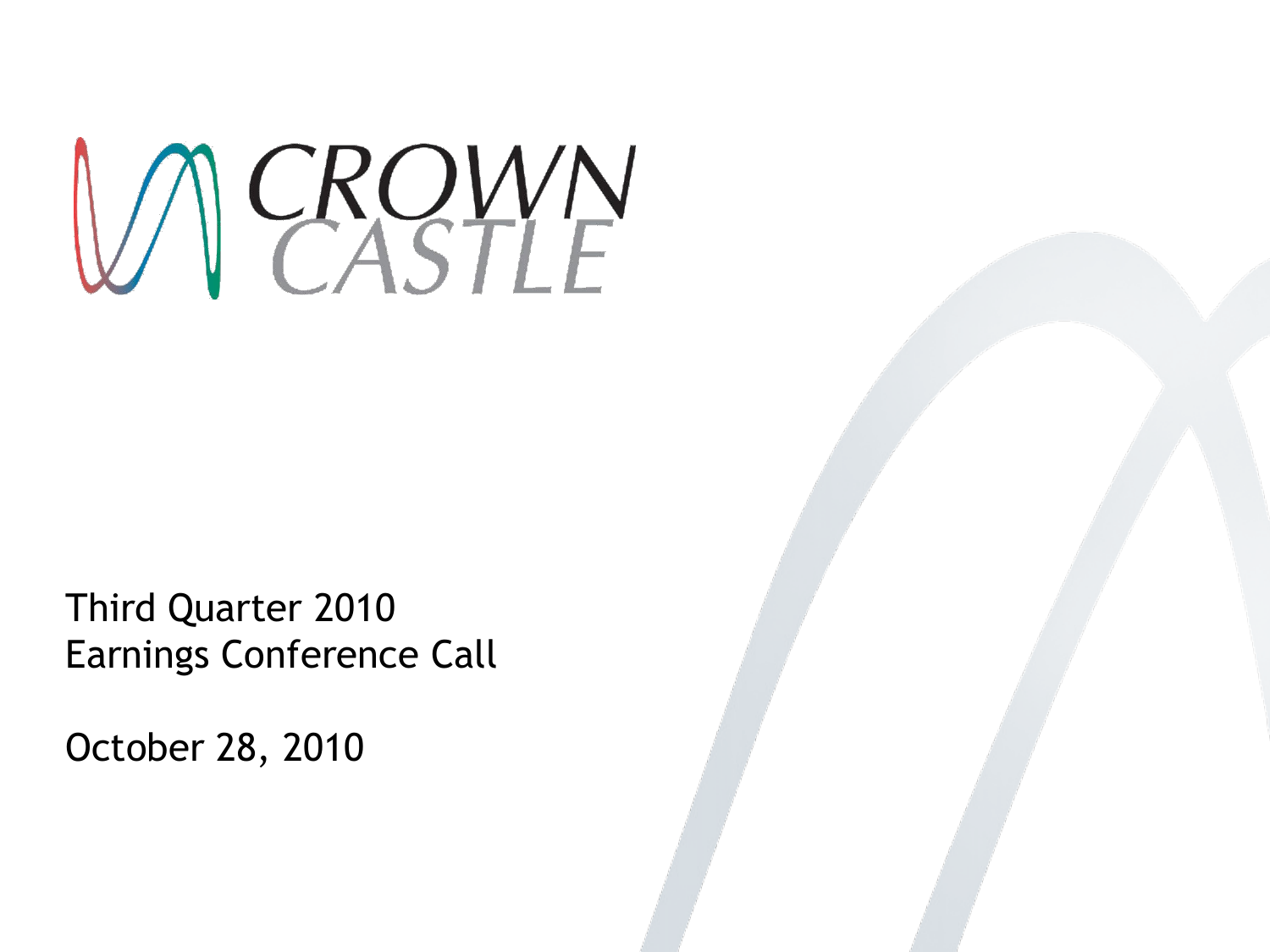#### **Cautionary Information**



This presentation contains forward-looking statements and information that are based on management's current expectations. Such statements may include projections, Outlook and estimates regarding (i) our investments and investing activities, including the availability and type of investments and the impact and return on our investments, (ii) our interest rate swaps, including the settlement and impact thereof, (iii) debt repayment dates, (iv) site rental revenues, (v) site rental cost of operations, (vi) site rental gross margin, (vii) Adjusted EBITDA, (viii) interest expense and amortization of deferred financing costs, (ix) capital expenditures, including sustaining capital expenditures, (x) recurring cash flow, including on a per share basis, and (xi) net income (loss), including on a per share basis. The term "including", and any variation thereof, means "including, without limitation."

Such forward-looking statements are subject to certain risks, uncertainties and assumptions, including prevailing market conditions and other factors. Should one or more of these risks or uncertainties materialize, or should any underlying assumptions prove incorrect, actual results may vary materially from those expected. More information about potential risk factors which could affect our results is included in our filings with the Securities and Exchange Commission. The Company assumes no obligation to update publicly any forward-looking statements, whether as a result of new information, future events or otherwise.

This presentation includes certain non-GAAP financial measures, including recurring cash flow and Adjusted EBITDA. Tables reconciling such non-GAAP financial measures are available under the investor section of Crown Castle's website at http://investor.crowncastle.com.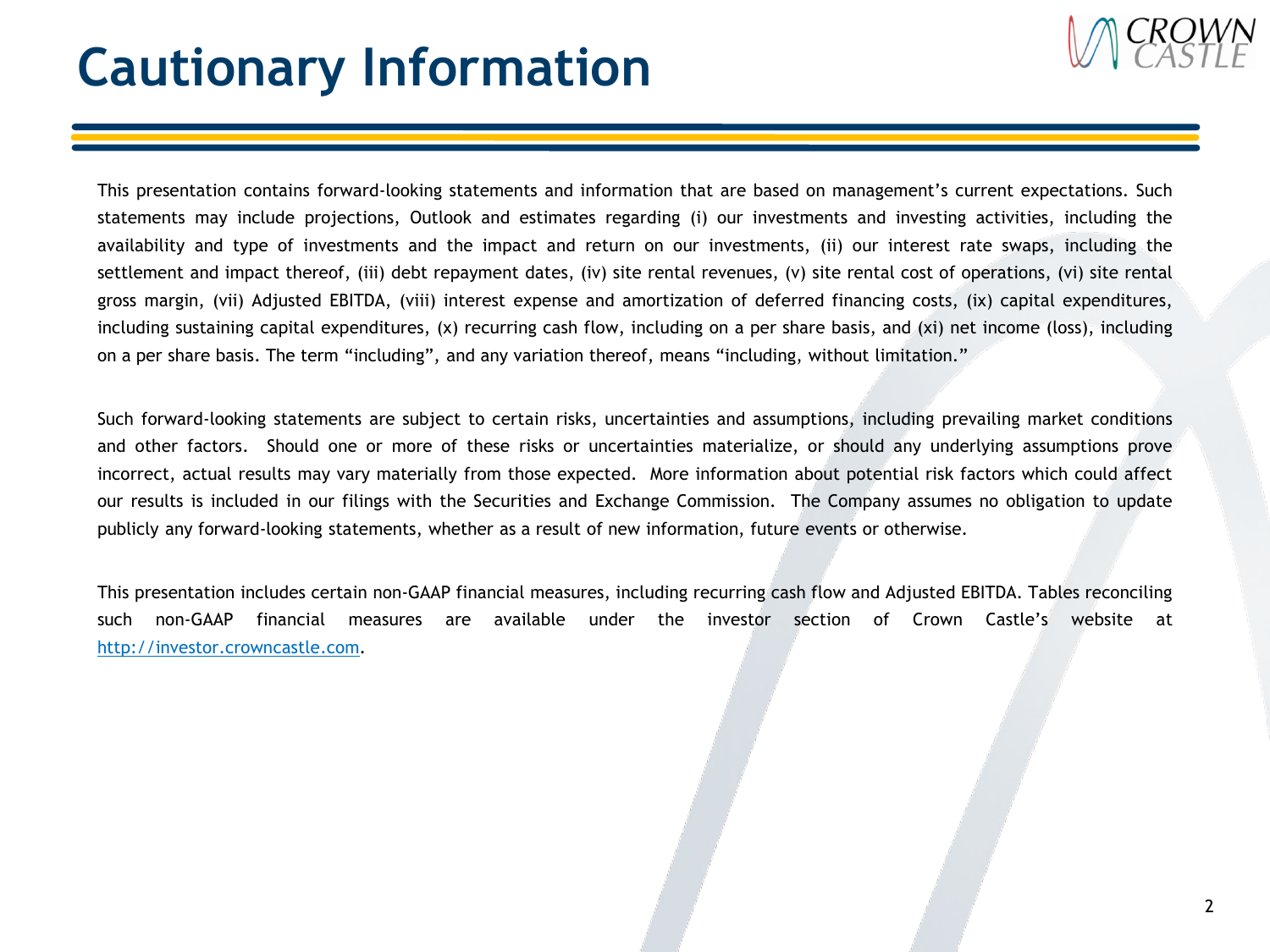

- $\triangleright$  Exceeded our Outlook for site rental revenue, site rental gross margin, Adjusted EBITDA, and recurring cash flow
- Increased full year 2010 Outlook based on strong year-to-date results and our expectations for the remainder of the year
- $\triangleright$  No debt maturities due before March 2014 allows us to focus on investing our cash flow to increase long-term recurring cash flow per share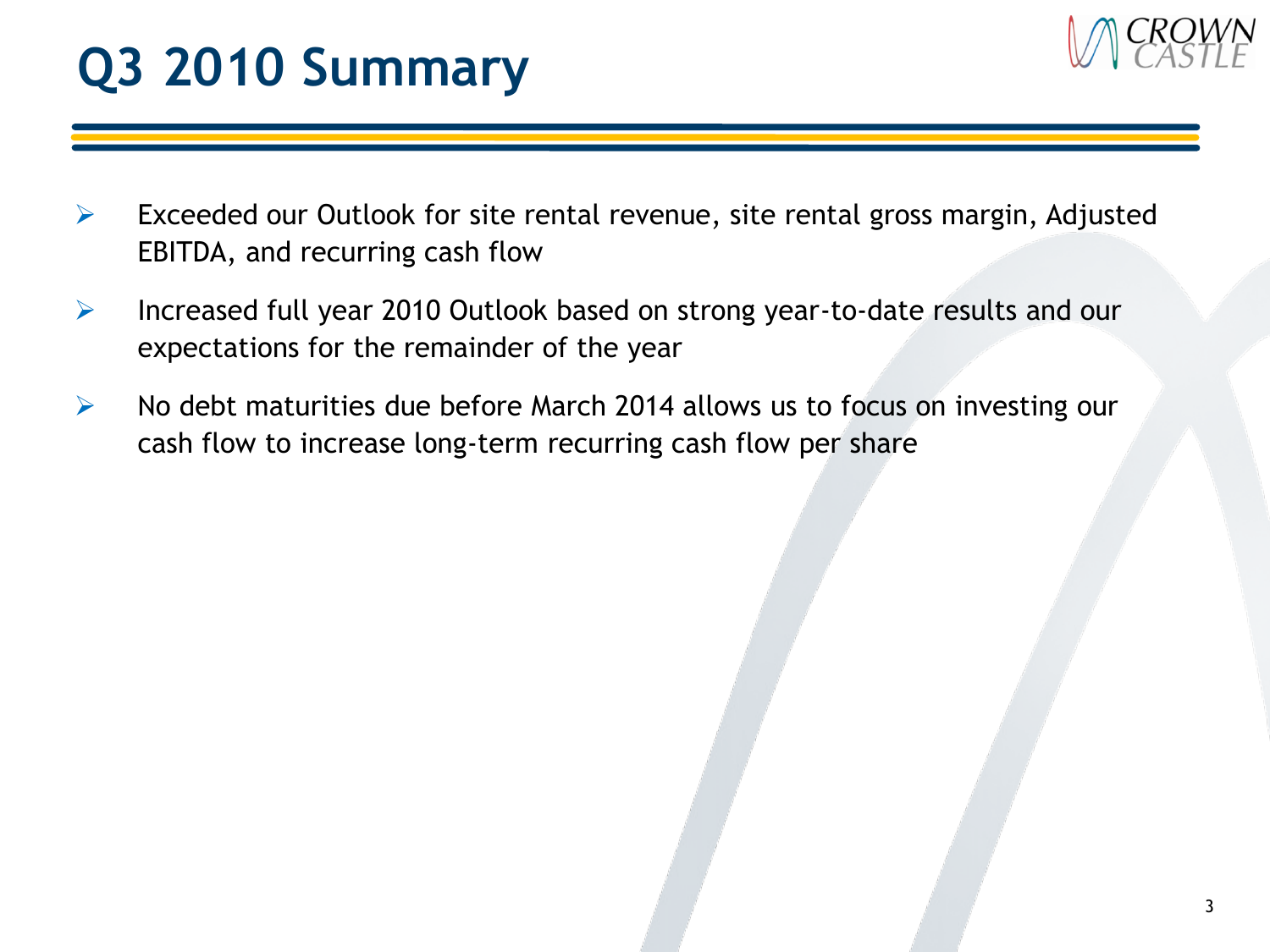

\$ in millions

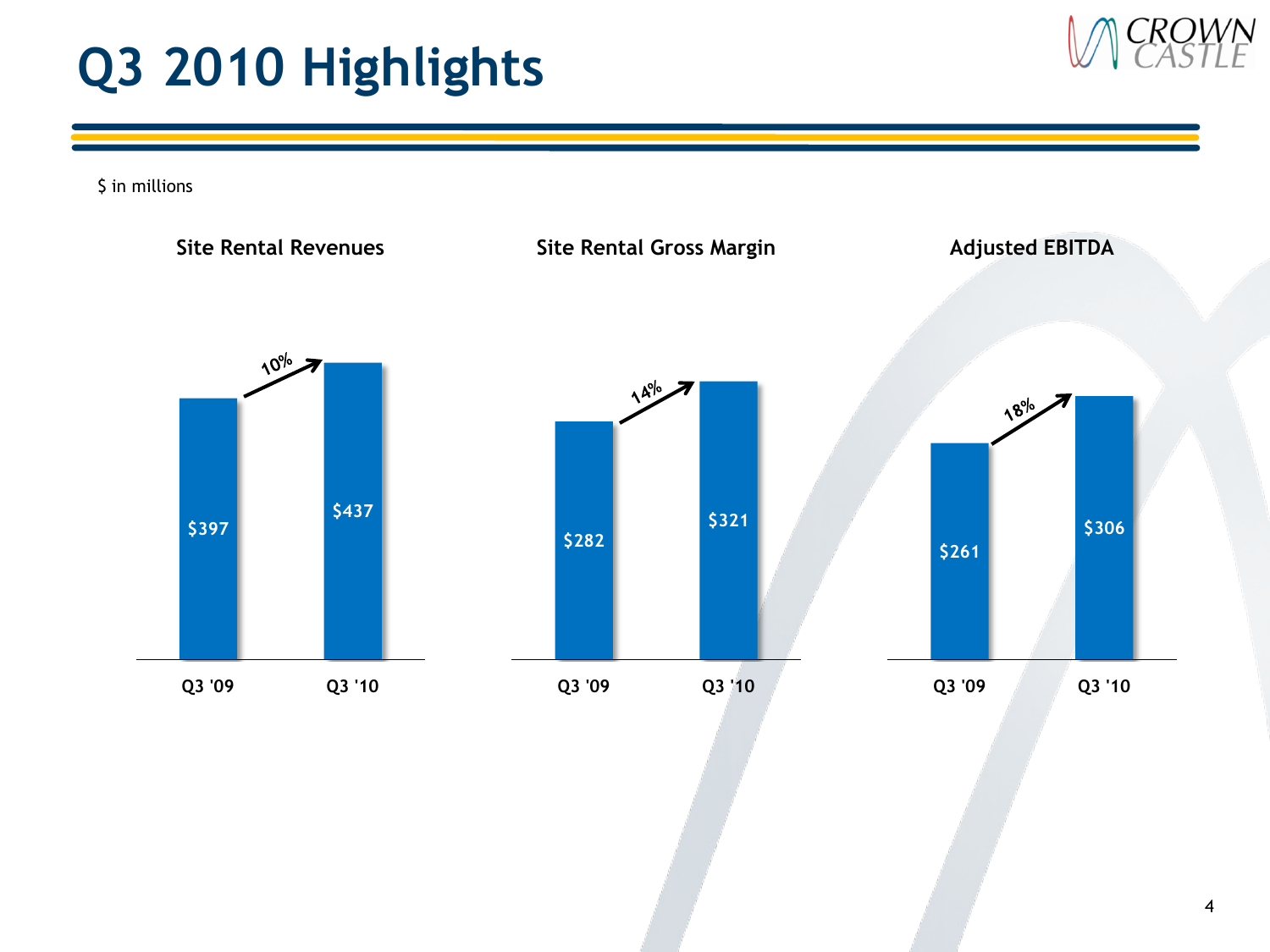# **Q3 2010 Highlights (cont'd)**

\$ in millions, except per share amounts

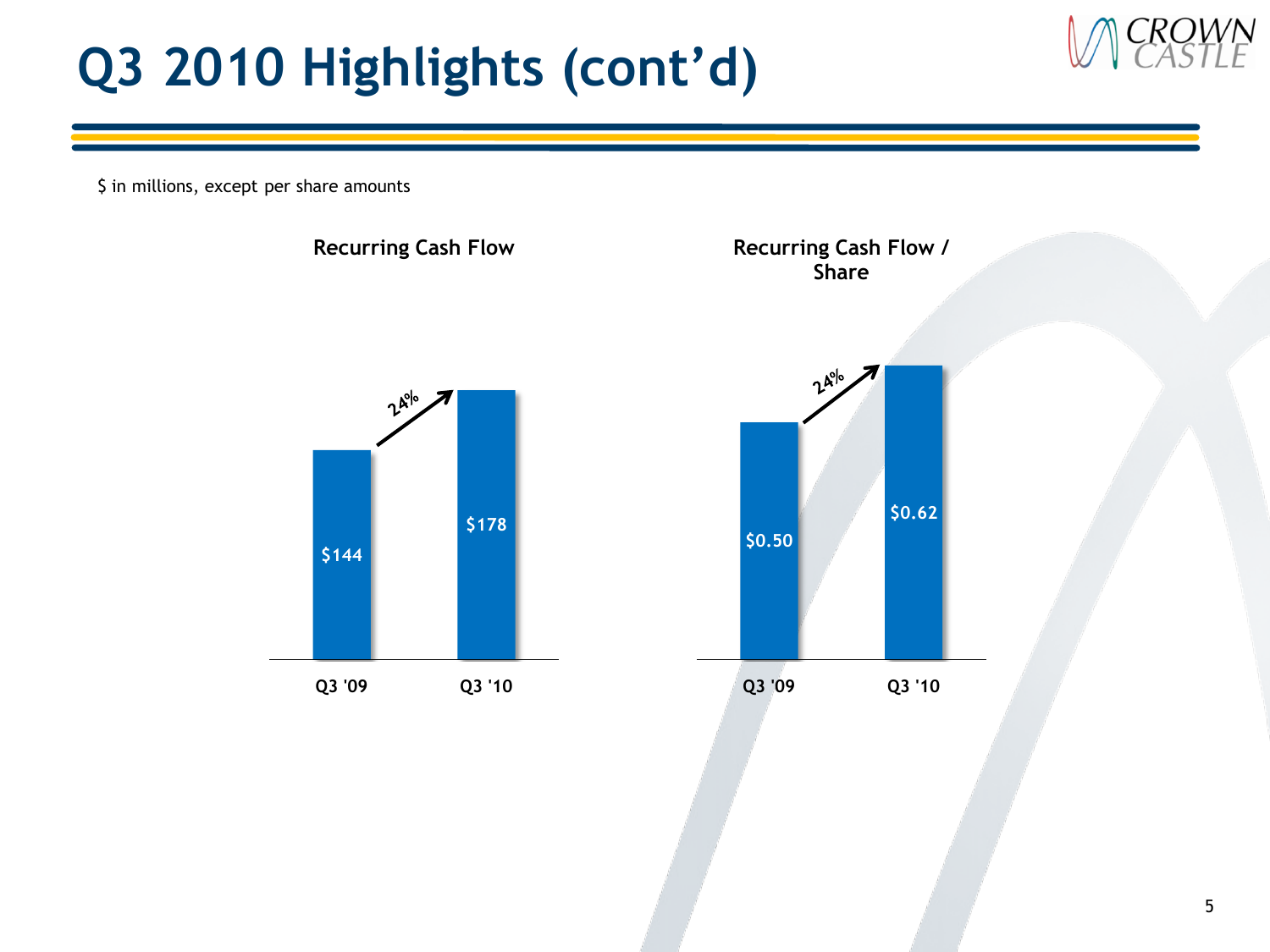# **Q4 2010 Outlook**

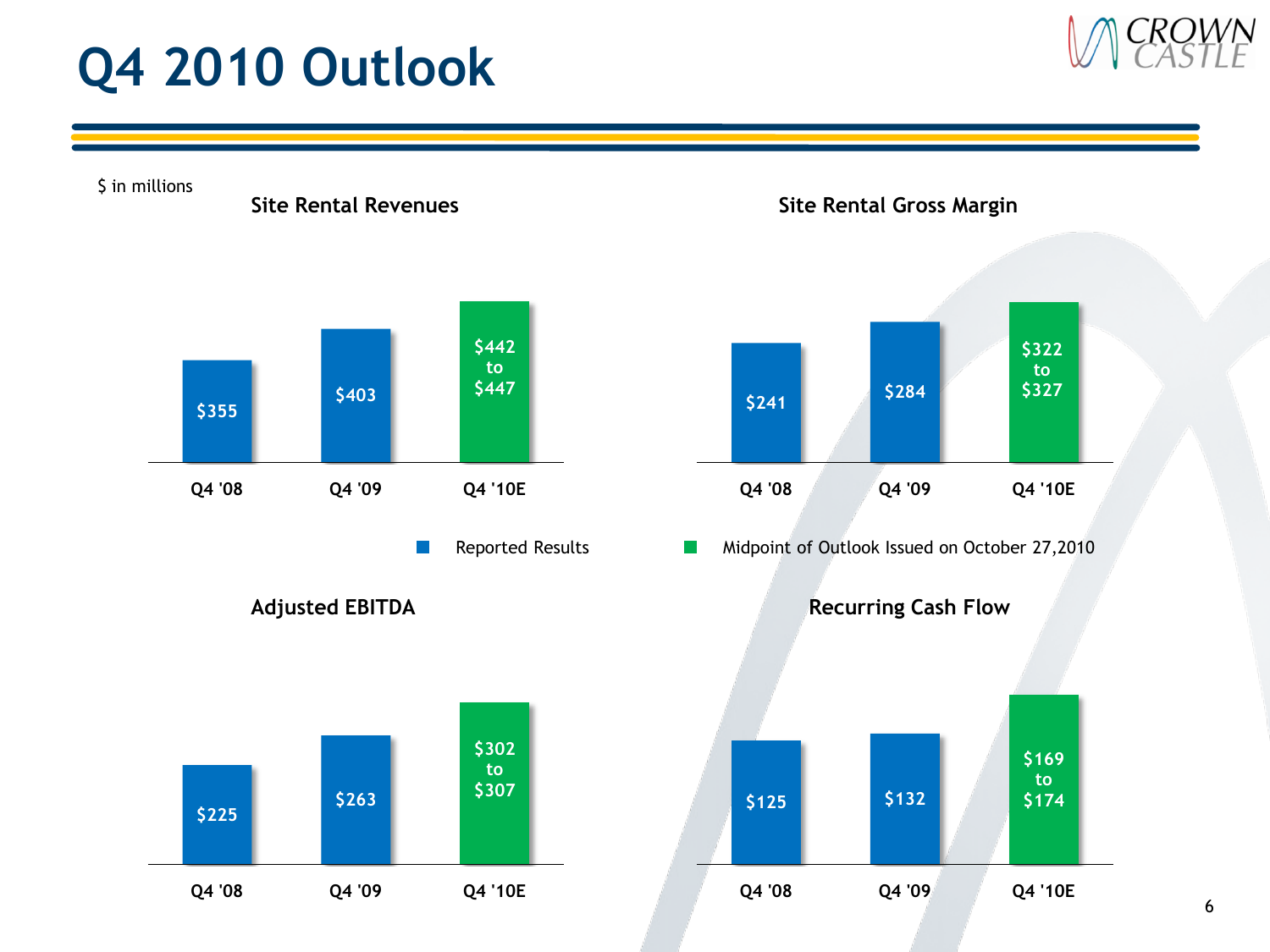## **Full Year 2010 and 2011 Outlook**

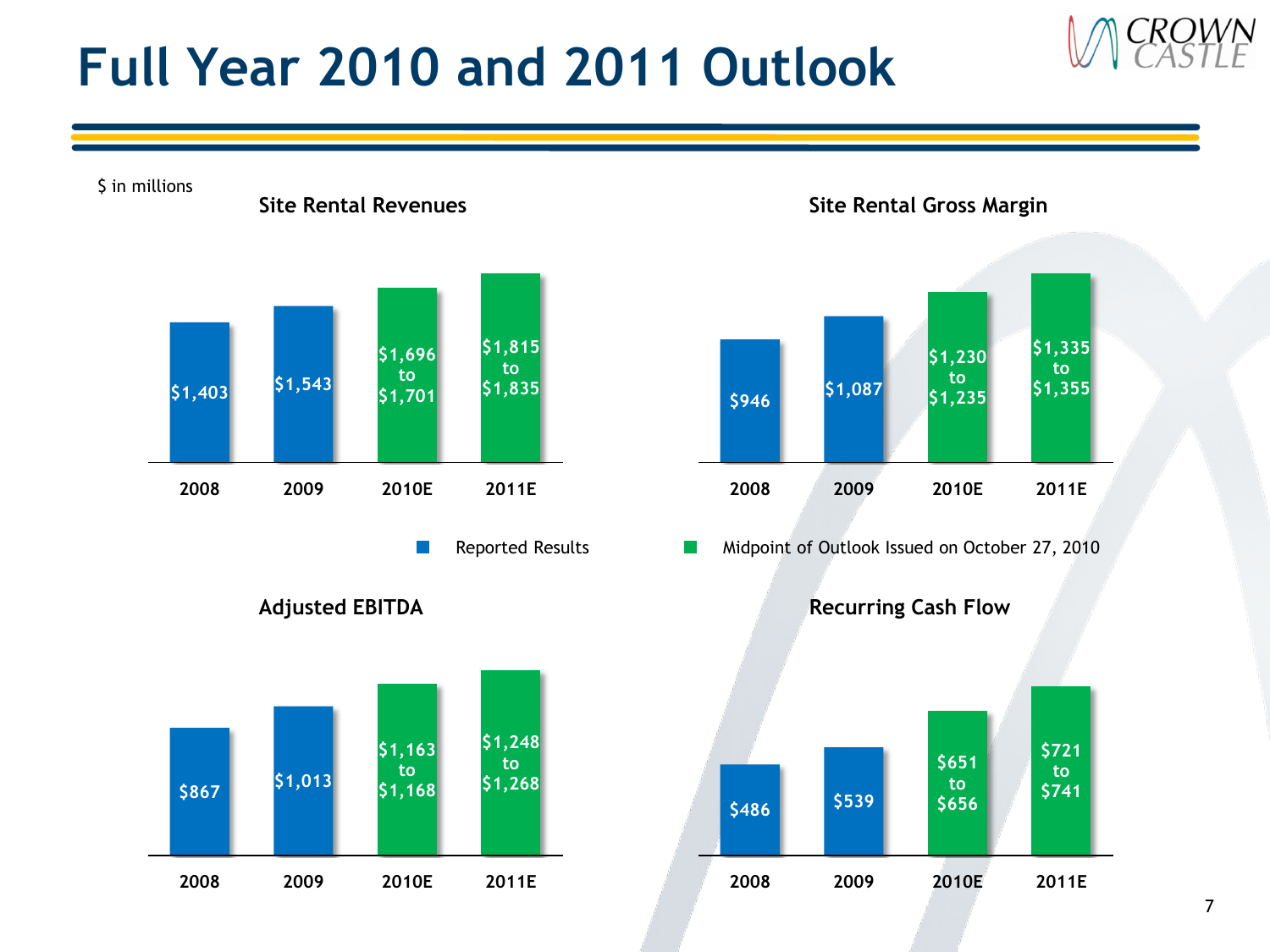### **Current Debt Schedule**

| <b>Issue</b>                                                            | Face Value (\$ in thousands) | <b>Final</b>          |
|-------------------------------------------------------------------------|------------------------------|-----------------------|
| 7.5% Senior Notes Due 2013                                              | \$51                         | December 1, 2013      |
| 2007 Crown Castle Operating Company Term Loan                           | 627,250                      | March 5, 2014         |
| 9% Senior Notes Due 2015                                                | 866,885                      | January 15, 2015      |
| 7.75% Senior Secured Notes Due 2017                                     | 1,000,407                    | May 1, 2017           |
| 7.125% Senior Notes Due 2019                                            | 500,000                      | November 1,2019       |
| Senior Secured Notes, Series 2009-1 <sup>(1)</sup>                      | 236,410                      | Various               |
| Senior Secured Tower Revenue Notes, Series 2010-1-2010-3 <sup>(2)</sup> | 1,900,000                    | Various, 2035 to 2040 |
| Senior Secured Tower Revenue Notes, Series 2010-4-2010-6 <sup>(3)</sup> | 1,550,000                    | Various, 2035 to 2040 |
| Capital Leases and Other Obligations                                    | 27,564                       | Various               |
| <b>Total Debt</b>                                                       | \$6,708,567                  |                       |
| Less: Cash and Cash Equivalents <sup>(4)</sup>                          | (303, 979)                   |                       |
| <b>Net Debt</b>                                                         | \$6,404,588                  |                       |

(1) The 2009 Securitized Notes consist of \$166.4 million of principal as of September 30, 2010 that amortizes during the period beginning January 2010 and ending in 2019, and \$70.0 million of principal that amortizes during the period beginning in 2019 and ending in 2029.0

<sup>(2)</sup> The Senior Secured Tower Revenue Notes, Series 2010-1, 2010-2, and 2010-3 have principal amounts of \$300.0 million, \$350.0 million, and \$1,250.0 million with anticipated repayment dates of 2015, 2017, and 2020, respectively

<sup>8</sup> (3) The Senior Secured Tower Revenue Notes, Series 2010-4, 2010-5, and 2010-6 have principal amounts of \$250.0 million, \$300.0 million, and \$1,000.0 million with anticipated repayment dates of 2015, 2017, and 2020, respectively

<sup>(4)</sup> Excludes restricted cash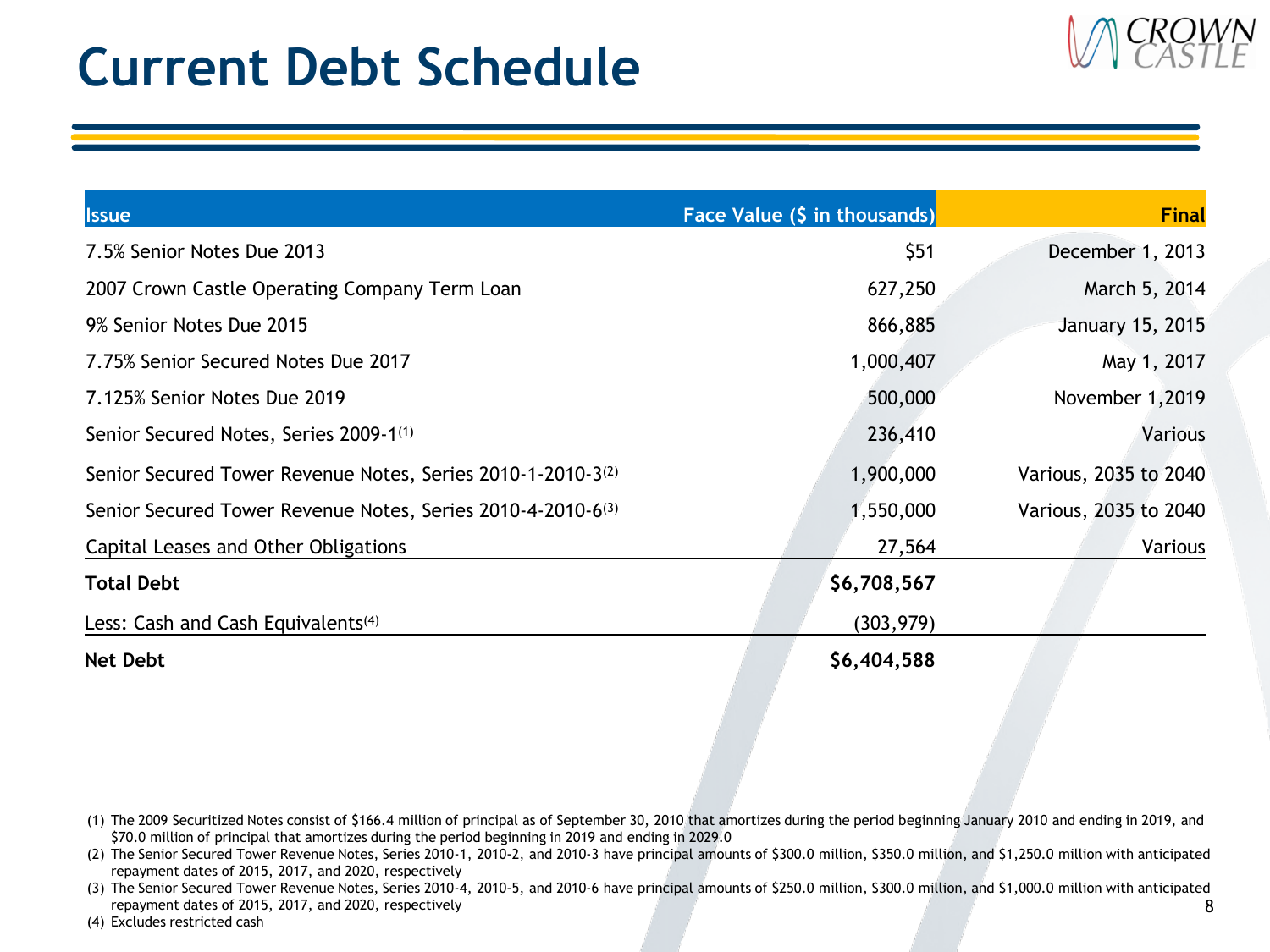





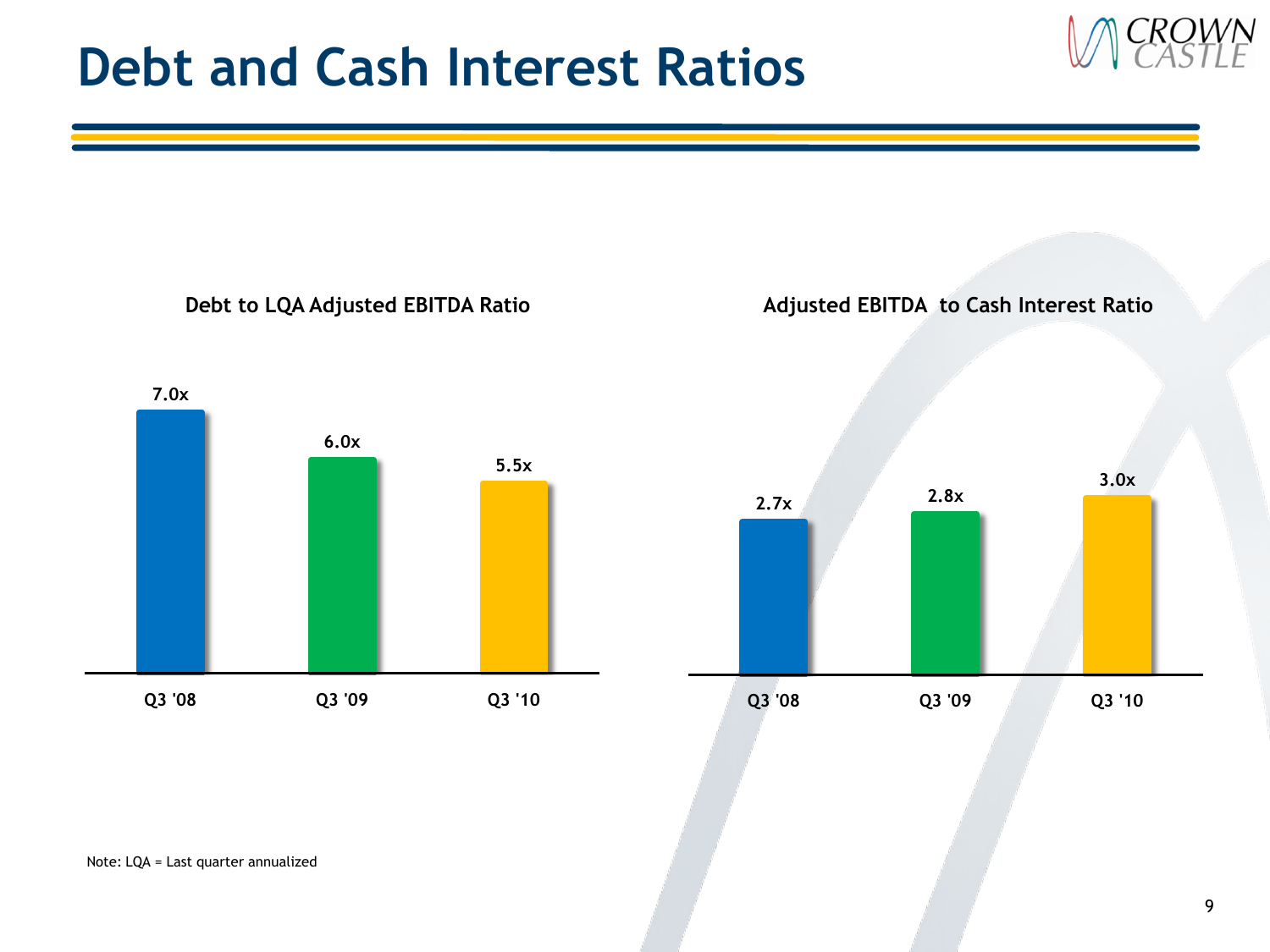# **Track Record of Shareholder Focused Investments**



(2) Includes purchases of potential shares to be issued via convertible preferred stock and convertible debt